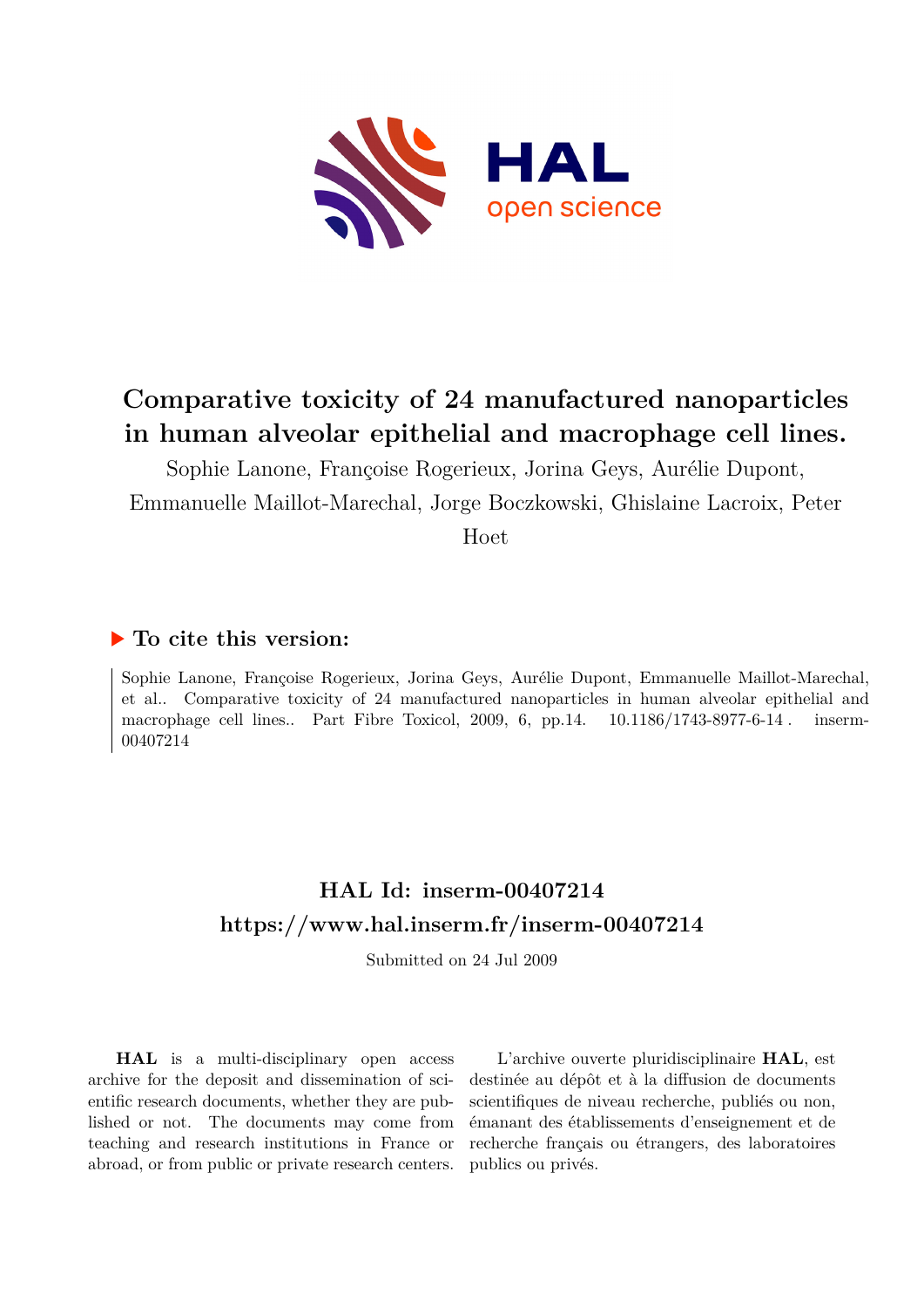# **Comparative toxicity of 24 manufactured nanoparticles in human alveolar epithelial and macrophage cell lines**

Sophie Lanone<sup>\*1</sup>, Françoise Rogerieux<sup>2</sup>, Jorina Geys<sup>3</sup>, Aurélie Dupont<sup>1</sup>, Emmanuelle Maillot-Marechal2, Jorge Boczkowski1,4, Ghislaine Lacroix2 and Peter Hoet3

Address: 1INSERM, Unité 700, Paris, France; Université Paris 7, Faculté de Médecine, site X. Bichat, Paris, France, and INSERM, Unité U955, Créteil, F-94010, France; Université Paris 12, Faculté de Médecine, Créteil, F-94010, France, 2INERIS, Verneuil-en-Halatte, France, 3Laboratory of Pneumology, Unit for Lung Toxicology, K.U. Leuven, Herestraat 49 O&N1 bus 706, 3000 Leuven, Belgium and 4Assistance Publique-Hôpitaux de Paris, Hôpital Bichat, CIC 007, Paris, France

Email: Sophie Lanone\* - sophie.lanone@inserm.fr; Françoise Rogerieux - francoise.rogerieux@ineris.fr; Jorina Geys - jorina.geys@med.kuleuven.be; Aurélie Dupont - aureliedupont@hotmail.fr; Emmanuelle Maillot-Marechal - emmanuelle.maillotmarechal@ineris.fr; Jorge Boczkowski - jorge.boczkowski@inserm.fr; Ghislaine Lacroix - ghislaine.lacroix@ineris.fr; Peter Hoet - peter.hoet@med.kuleuven.be

\* Corresponding author

Published: 30 April 2009

*Particle and Fibre Toxicology* 2009, **6**:14 doi:10.1186/1743-8977-6-14

[This article is available from: http://www.particleandfibretoxicology.com/content/6/1/14](http://www.particleandfibretoxicology.com/content/6/1/14)

© 2009 Lanone et al; licensee BioMed Central Ltd.

This is an Open Access article distributed under the terms of the Creative Commons Attribution License [\(http://creativecommons.org/licenses/by/2.0\)](http://creativecommons.org/licenses/by/2.0), which permits unrestricted use, distribution, and reproduction in any medium, provided the original work is properly cited.

## **Abstract**

**Background:** A critical issue with nanomaterials is the clear understanding of their potential toxicity. We evaluated the toxic effect of 24 nanoparticles of similar equivalent spherical diameter and various elemental compositions on 2 human pulmonary cell lines: A549 and THP-1. A secondary aim was to elaborate a generic experimental set-up that would allow the rapid screening of cytotoxic effect of nanoparticles. We therefore compared 2 cytotoxicity assays (MTT and Neutral Red) and analyzed 2 time points (3 and 24 hours) for each cell type and nanoparticle. When possible, TC50 (Toxic Concentration 50 i.e. nanoparticle concentration inducing 50% cell mortality) was calculated.

**Results:** The use of MTT assay on THP-1 cells exposed for 24 hours appears to be the most sensitive experimental design to assess the cytotoxic effect of one nanoparticle. With this experimental set-up, Copper- and Zinc-based nanoparticles appear to be the most toxic. Titania, Alumina, Ceria and Zirconia-based nanoparticles show moderate toxicity, and no toxicity was observed for Tungsten Carbide. No correlation between cytotoxicity and equivalent spherical diameter or specific surface area was found.

**Conclusion:** Our study clearly highlights the difference of sensitivity between cell types and cytotoxicity assays that has to be carefully taken into account when assessing nanoparticles toxicity.

## **Background**

Engineered nanomaterials possess astonishing physical and chemical properties, which lead to an exponential development and production worldwide [http://](http://www.nanotechproject.org/) [www.nanotechproject.org/](http://www.nanotechproject.org/). For example, titanium dioxide nanoparticles possess photocatalyst activity and are used as antibacterial coatings and in sunscreens [1]. Due to their antibacterial properties, silver nanoparticles are

# Research **[Open Access](http://www.biomedcentral.com/info/about/charter/)**

Received: 20 January 2009 Accepted: 30 April 2009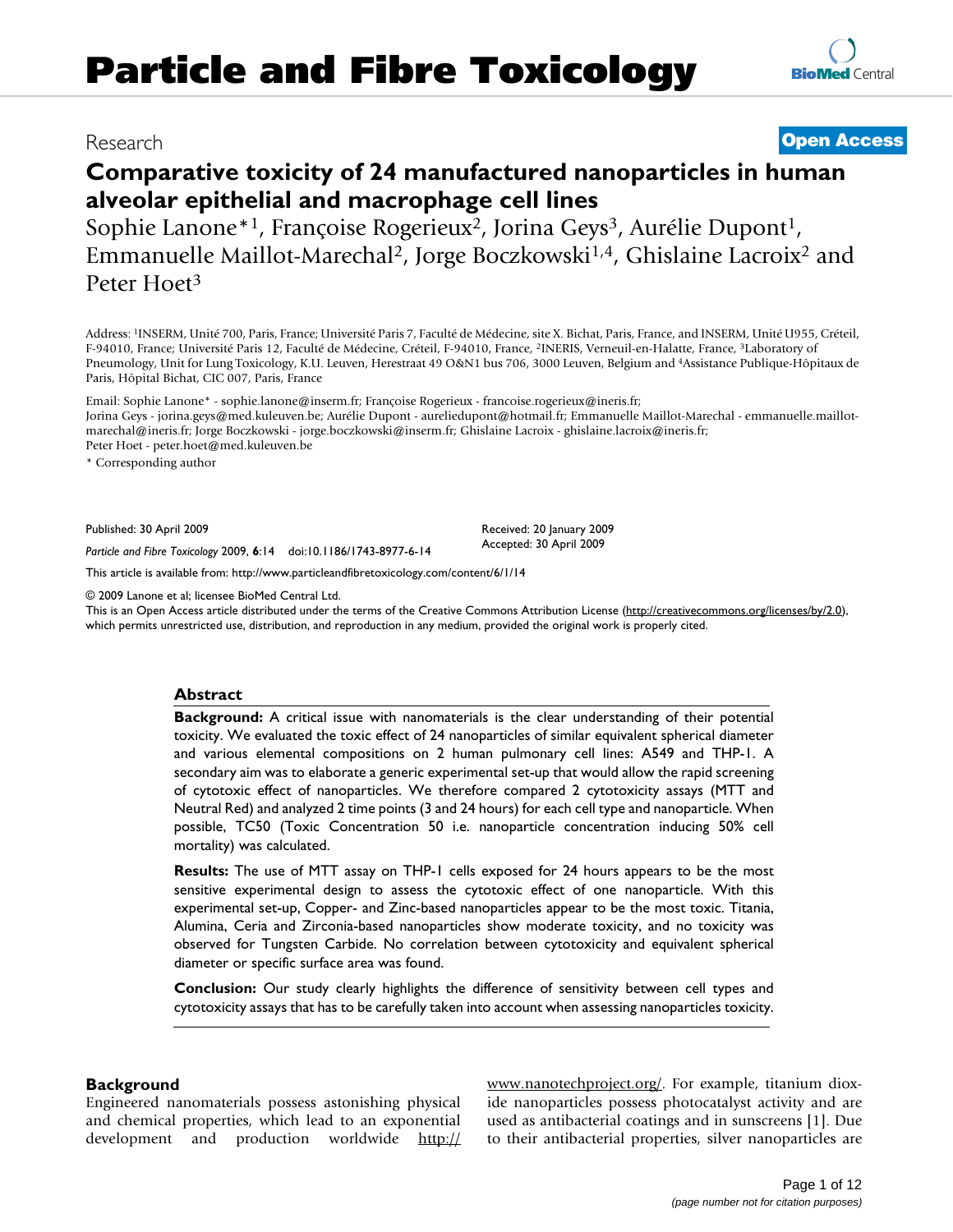used as medical tools, but they are also of interest in photography, jewelry, electricity and as batteries [1]. The list of actual applications and uses for nanomaterials is already substantial, and will certainly become exponential in the future. A critical issue in this wide development and subsequent use is the essential need of knowledge on nanomaterials toxicity. Several physico-chemical parameters have been proposed to be critical determinants in nanomaterial toxicity: size, crystalline structure, chemical composition, surface area, oxidation status, ... (see [2] for review). However, no single parameter has yet been identified as being the one responsible for nanomaterial toxicity. Moreover, another important factor to take into account is the nature of the cell type studied. Indeed, each cell type has its own function and therefore may not respond the same way as another cell type after exposure to one single nanomaterial. For example, Sayes and collaborators recently demonstrate that rat lung epithelial (L2 cell line) and primary alveolar macrophages exposed to different nanosized particles (carbonyl iron, silica, zinc oxide, 90–500 nm) show different sensitivity in terms of viability and inflammatory profile [3]. Nano- and finesized zinc oxide particles induced the highest toxicity in lung epithelial cells only, not in macrophages that were essentially resistant to all particles. Moreover, only carbonyl iron and silica nanoparticles did induce inflammatory cytokine (MIP-2) production, by macrophages only, thus showing dissociation between toxicity and inflammatory effects of these nanomaterials. In the same line, Soto and collaborators demonstrate that macrophages (from murin or human origin) do not have the same sensitivity than human alveolar epithelial cells in response to commercially manufactured inorganic nanoparticulate materials [4].

Among all engineered nanomaterials, carbon black and titanium dioxide nanoparticles have been extensively studied in terms of cytotoxic effects on various cell types, including macrophages, lung epithelial cells, fibroblasts of human or murin origin [5-8]. Beside those two types of nanoparticles, other engineered nanomaterial cytotoxic effect has been studied, such as cobalt-, copper-, iron-, zinc-, manganese-based nanomaterials [4-6,9]. However, such studies have usually been set-up to focus on one single element (i.e. cobalt, copper, iron, ...), which could be an issue when comparing biological or toxic effects of different materials. Indeed, evaluations should be performed in the context of the same experimental set-up, which allows an efficient comparison of the experimental results and, hence, the establishment of relative toxicity indexes for the different material tested [4].

We therefore performed a study aimed to evaluate the toxic effect of 24 nanoparticles of similar equivalent spherical diameter and various elemental compositions

on 2 human cell lines: A549 cell line, representative of alveolar type II cells [10] and Phorbol Myristate Acetate (PMA)-differentiated monocytes to macrophages (THP-1 cell line). These 2 cell types were chosen because they are potential targets of nanomaterials *in vivo* after inhalation [11]. A secondary aim of the study was to elaborate a generic experimental set-up that would allow the rapid screening of cytotoxic effect of nanomaterials, we compared 2 cytotoxicity assays, based on metabolic activity and membrane permeability (MTT and Neutral Red respectively), and analyzed 2 time points (3 and 24 hours) for each cell type and nanomaterial. Finally, each nanomaterial was analyzed by 2 independent laboratories, out of the 3 different laboratories participating in this study. This work was performed in the framework of Nanosafe2 European project.

# **Results**

# *Sensitivity of the different tests*

Examples of toxicity curves obtained in the different experimental set-up are presented in Figure 1 and Figure 2. As described in the method section, TC50 were only calculated when at least 2 viability values were below 50% of control condition. Otherwise, the nanomaterial was considered as non-toxic in the given experimental set-up. As shown in Table 1, for each experimental set-up, the number of TC50 values that could be calculated, is higher after 24 hours than after 3 hours of incubation. Moreover, at the same time point and with the same cell type, TC50 occurrences were in higher number for MTT than for Neutral Red assay. Finally, when comparing cytotoxicity data obtained for A549 and THP-1 cells, TC50 values were obtained more often when using THP-1 cells than with A549 cells (Table 1).

A similar trend is found in each lab, as shown in Figure 2. To illustrate inter-laboratory reproducibility, typical cytotoxicity curves obtained with MTT assay after 24 hours of THP-1 cells exposure to 3 different nanomaterials are shown in Figure 2. From this figure and data reported in Table 1 and additional file 1, additional file 2, additional file 3, additional file 4, additional file 5, additional file 6 and additional file 7, it is clear that for highly toxic or not toxic materials, inter-laboratory reproducibility is good, with TC50 values very similar for toxic nanomaterials. However, these data also highlight that the reproducibility for nanomaterials with intermediate toxicity is relative low.

# *Cytotoxic effects of nanomaterials*

Based on results mentioned above, only the cytotoxicity data obtained with MTT assay after 24 hours of THP-1 cells exposure to the different nanomaterials are presented in Table 2 (results obtained with the other experimental conditions are presented as additional file 1, additional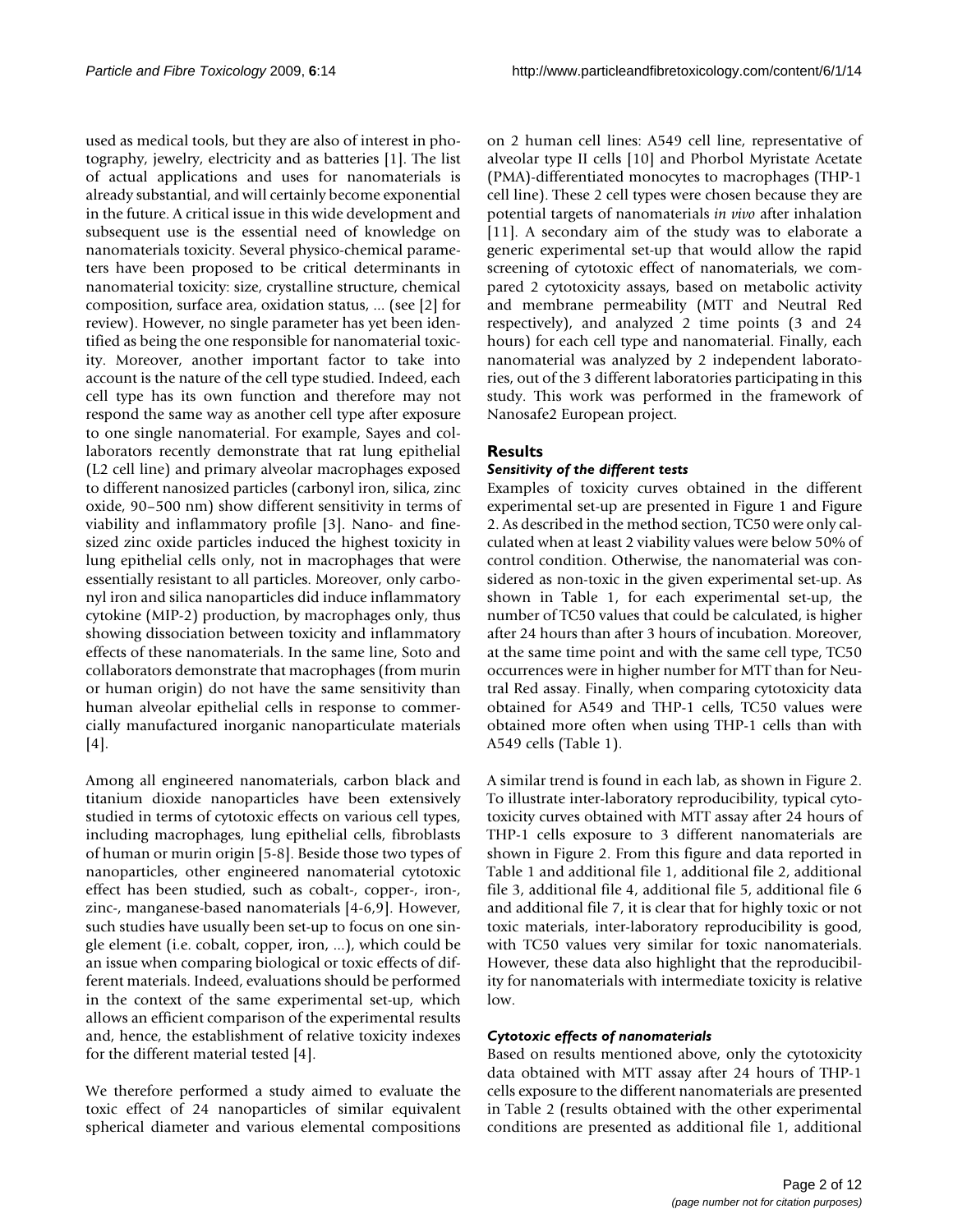

#### Figure 1

**Comparative cytotoxicities of Ceria (Panel A and C) and copperoxide (cuprous, Panel B and D) to A549 (Panel A and B) and THP-1 (Panel C and D) cells**. In each panel, values were obtained with Neutral Red assay (solid lines) after 3 hours (diamonds) and 24 hours (squares), and with MTT assay (dashed lines) after 3 hours (triangles) and 24 hours (circles).

file 2, additional file 3, additional file 4, additional file 5, additional file 6 and additional file 7). Copper- and Zincbased nanomaterials appear to be the most toxic of all compounds tested, with TC50 values mostly below 15 μg/ ml, and at the highest dose viability reaches zero for almost all those compounds (data not shown). No influence of chemical composition (relative proportion of cuprous and cupric oxide) was observed for Copper-based nanomaterials. Copper-Zinc mixed oxide was as toxic as Copper or Zinc by itself. Titania, Alumina, Ceria, Silver, Nickel and Zirconia-based nanomaterials show low to moderate toxicity, and no toxicity was observed for Tungsten Carbide. Interestingly, exposure of THP-1 cells to Cobalt nanomaterial induced toxicity only when incorporated as a Nickel-Cobalt-Manganese mixed variants, but not as Cobalt alone. It must also be noted that Cobalt from 2 different sources didn't show similar degree of cytotoxicity. For some nanoparticles with moderate to low toxicity, such as Stainless steel, Silver- or Nickel-based ones, the different labs have different outcomes, with TC50 values differing from a factor up to 70 (Nickel oxide), or TC50 values which could be calculated only for one of the two labs (Stainless steel, Nickel).

As specific surface area is often proposed as an important physical determinant of cytotoxicity, we plotted cytotoxicity data (mean of TC50 values obtained from both laboratories) against specific surface area (Figure 3A) or equivalent spherical diameter (Figure 3B) of each nanomaterial (except when the values were not concordant – NT for one lab and a calculable TC50 for the other). From Figure 3, it is apparent that there is no correlation between toxicity and either specific surface area or equivalent spherical diameter.

## **Discussion**

A large number of reported studies give some insights regarding cytotoxicity induced by several nanomaterials [4-9]. However, because these data are, for the most part, not obtained in the context of the same experimental setup, it is difficult to compare with other cytotoxicity results, thus presenting an issue in the interpretation of the results. Therefore, our study was designed to evaluate and compare the toxicity induced by 24 nanoparticles, in the same experimental set-up. As expected, our results demonstrate toxicity of some, but not all, of the nanoparticles tested. Moreover, our study clearly highlights the difference of sensitivity between cell types and cytotoxicity assays that has to be carefully taken into account when assessing nanoparticle toxicity.

We found that in most cases MTT was more sensitive than Neutral Red assay to assess nanoparticle toxicity, as shown by the higher number of calculable TC50 values with MTT assay than with the Neutral Red one. Moreover, TC50 values were almost every time lower for MTT assay as compared to Neutral Red (additional file 1, additional file 2, additional file 3, additional file 4, additional file 5, additional file 6 and additional file 7). Such results are in accordance with data from literature where many examples can be found of different degrees of toxicity that could be determined for the same particle, depending on the toxicity test used [9,12-14]. This observation could be explained by the interference between the assay and the nanomaterial tested [13]. However, as described in the method section, we performed both assays carefully, (trying to avoid) making sure that no nanomaterial was present in the supernatant when reading the optical density (Neutral Red assay) or that it didn't modify the measurement (MTT assay). Another explanation probably lies in the nature of each assay, one based on the uptake and subsequent lysosomal accumulation of a supravital dye (Neutral Red assay), and the other mainly based on the metabolic activity of the mitochondria (MTT assay). As the cellular targets are not the same, one can expect the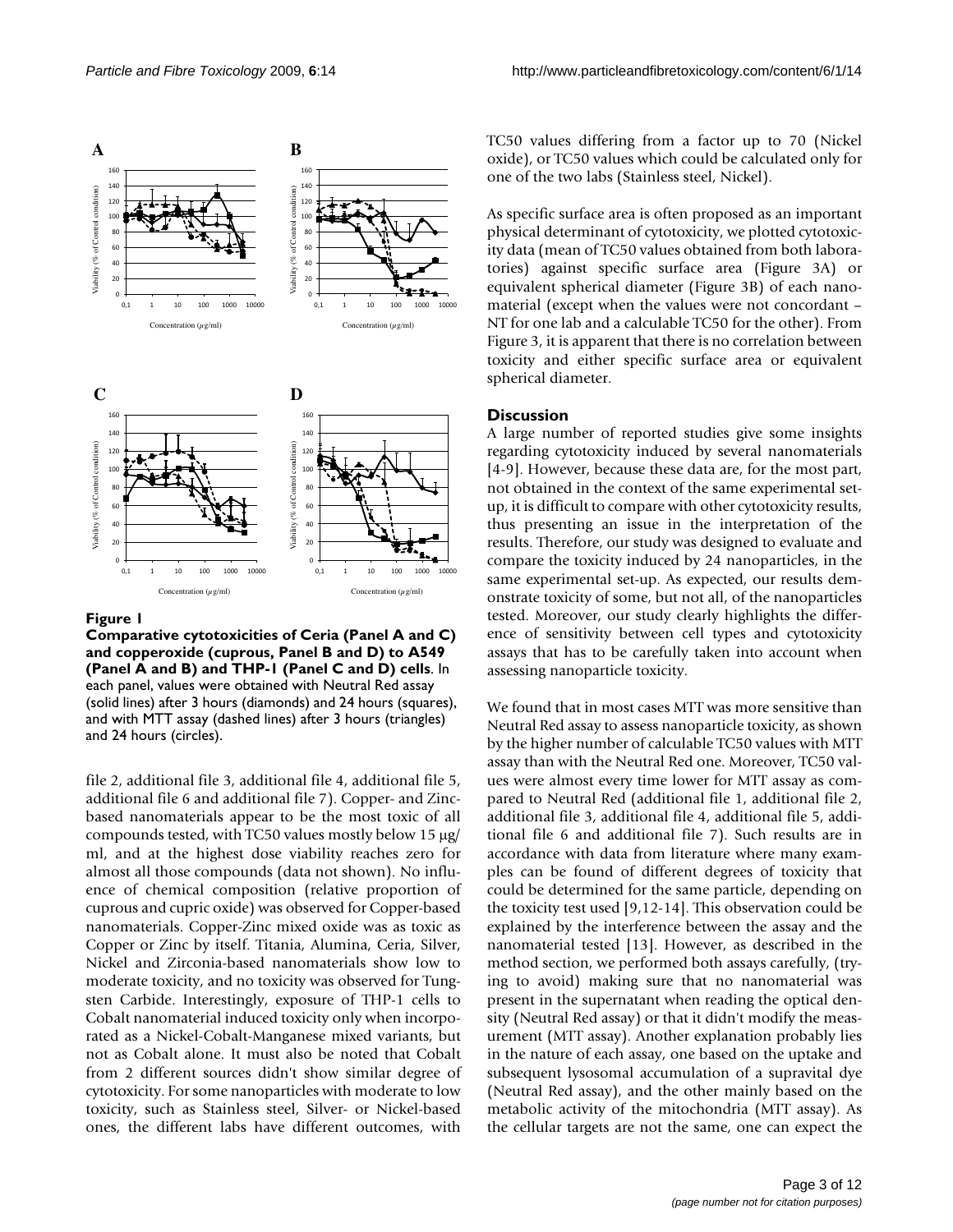

#### Figure 2

**Comparative cytotoxicities of copperoxide (Panel A), nickel oxide (Panel B) and Stainless steel (Panel C) obtained with MTT assay, after exposure of THP-1 cells for 24 hours**. In each panel, each individual lab performing the experiment is identified (Lab. A: circles, solid line, Lab. B: triangles, dashed line, Lab. C: squares, light dashed line).

cellular answer not to be identical, depending on the cell death mechanism [12]. Such reasoning can also be used when comparing toxicity data obtained with A549 and THP-1 cells, where, in our experimental setting, A549 cells showed less sensitivity than THP-1 cells; TC50 values obtained with A549 cells were higher than those obtained with THP-1 cells. If such a difference in cell sensitivity is expected, those results appear in slight contradiction with those of Soto *et al*. [4] who analyzed the cytotoxic effects of several aggregated nanomaterials and, although finding a similar trend in both cell lines, A549 cells were shown to be more sensitive as compared to the THP-1 cells. However, they used naïve THP-1 cells (not PMA-activated) and evaluated cytotoxicity at only one time point (48 hours) after exposure to the different nanomaterials. Indeed, our results clearly showed that, whatever the cell type, there is an increase in the observed cytotoxicity, not only dosedependently, but also time-dependently. Chang *et al*. [15], in a study comparing normal human fibroblasts to human epithelial tumour cells, proposed that the cytotoxicity induced by silica nanoparticles depends on the metabolic activity of the cell line. In that study, fibroblasts cells, with long doubling times, were more susceptible than epithelial tumor cells, which present shorter doubling times. In our study, we used two cell lines with similar doubling time (22.9 and 26 hours for A549 and THP-1 cells respectively, [ATCC product data sheet]). However, we used PMA-activated THP-1 cells, and it has been shown that PMA not only differentiates the monocytic THP-1 cells into macrophages, but also inhibits their proliferation [16]. Therefore, the paradigm proposed by Chang et al. [15] could apply to our study and explain the better sensitivity of THP-1 as compared to that of A549 cells. Another possibility to explain the difference of sensitivity observed between the two cell types is the function of phagocytosis that characterizes macrophages (THP-1 cells), but not alveolar epithelial cells (A549 cells). As such, PMA-differentiated THP-1 macrophages have a greater ability to take in particle aggregates through phagocytic mechanisms that would likely increase macrophage response to nanomaterials. Such higher sensitivity for macrophages has been shown in response to metals from combustion-derived particulate matter, after the evaluation of both cell metabolism and cell death [17]. The authors showed that rat alveolar macrophages (NR8383 cell line) were most sensitive to metals by nearly one order of magnitude in metal concentration, followed by the two alveolar epithelial cell lines studies (rat RLE-6TN and human A549). Further studies would be needed to clarify this point.

A secondary aim of our study was to generate a generic experimental set-up for a cytotoxicity screening of nanoparticle toxicity. In order to validate our findings, the experiments were performed, for each material, in two independent laboratories. Data reported in Table 2 and additional file 1, additional file 2, additional file 3, additional file 4, additional file 5, additional file 6 and additional file 7 clearly show that, for highly toxic nanomaterials (Copper- or Zinc-based), there is a good reproducibility between the independent labs; TC50 values are very similar. The same is true for not toxic nano-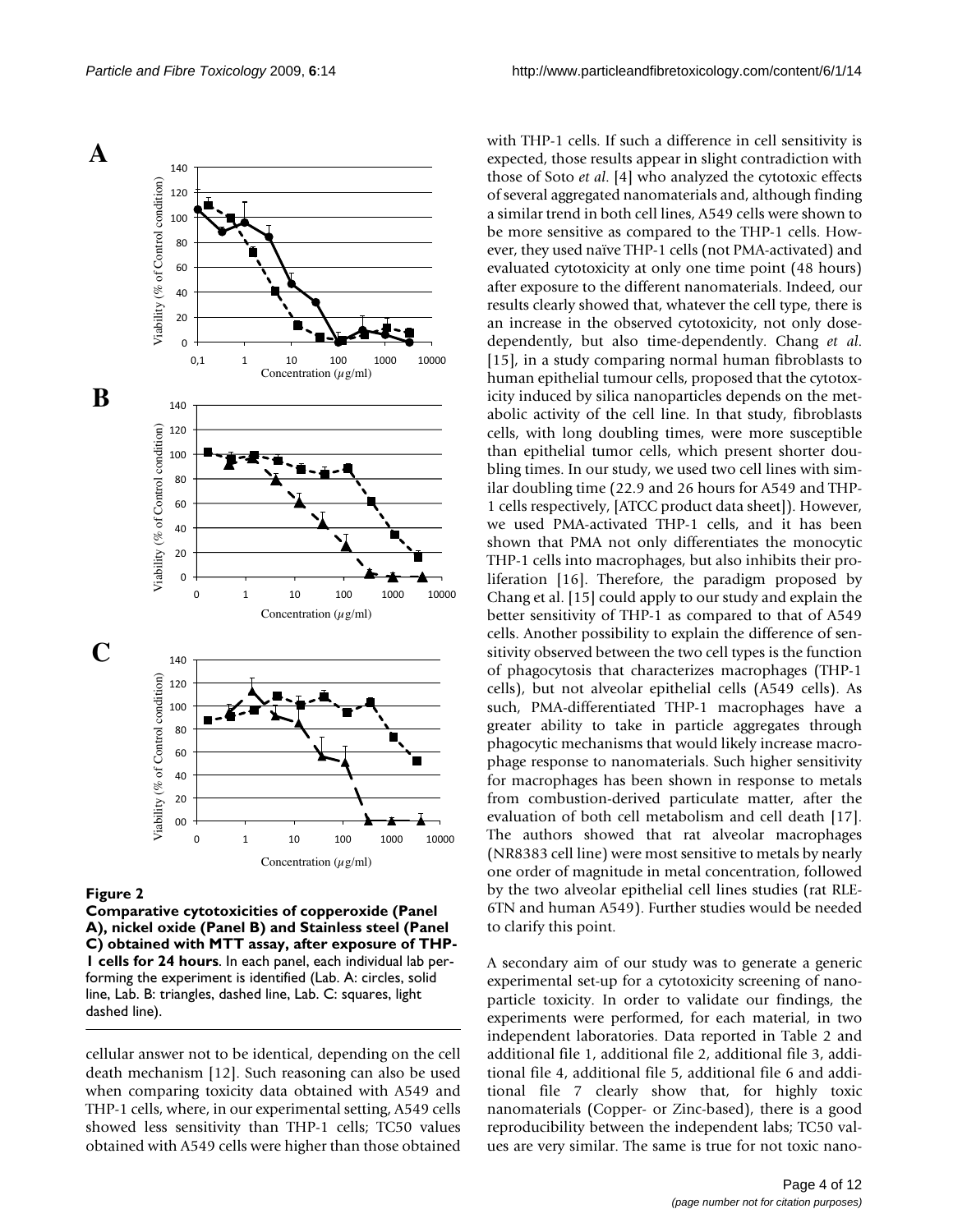|        | A549               |            |            |            | THP-I              |            |            |            |
|--------|--------------------|------------|------------|------------|--------------------|------------|------------|------------|
|        | <b>Neutral Red</b> |            | <b>MTT</b> |            | <b>Neutral Red</b> |            | <b>MTT</b> |            |
|        | 3 hours            | 24 hours   | 3 hours    | 24 hours   | 3 hours            | 24 hours   | 3 hours    | 24 hours   |
| Lab. A | 1(2.1%)            | 7(14.9%)   | 7 (14.9%)  | 8(17.0%)   | 5(11.4%)           | 12(26.7%)  | 8(18.2%)   | 14(31.1%)  |
| Lab. B | 2(4.3%)            | 7(14.9%)   | 6(12.8%)   | 7(14.9%)   | 5(11.4%)           | 5(11.1%)   | 13 (29.5%) | 13 (28.9%) |
| Lab. C | 2(4.3%)            | 6(12.8%)   | 5(10.6%)   | 7(14.9%)   | 9(20.5%)           | 12(26.7%)  | 6(13.6%)   | 11(24.4%)  |
| Total  | 5(10.6%)           | 20 (42.5%) | 18(38.3%)  | 22 (46.8%) | 19 (43.2%)         | 29 (64.4%) | 27 (61.4%) | 38 (84.4%) |

#### **Table 1: Number of calculated TC50 values**

Number of TC50 values that could be calculated for each lab (i.e. at least 2 viability values below 50% of control condition), in each experimental condition. Percentage calculated TC50 to total number of experiments performed by each lab is given in brackets.

materials (Tungsten Carbide and Cobalt). The reproducibility of the results between the two independent labs performing the experiments can however be questioned for nanomaterials with intermediate toxicity (Nickel oxide, Nickel, Stainless steel for example). This discrepancy appears although we designed a strict experimental set-up with as much defined and fixed parameters as possible. One can't however exclude individual variables (temperature of the culture room, batch of culture medium, spectrophotometer sensitivity, ...) that could explain the discrepancies that we observed at least for nanomaterials with intermediate toxicity. We are conscious that although care was given to be as superposable as possible, the 3 labs implied in this study couldn't be exactly the same. From Figure 2, it is clear that a rather slight shift of the cytotoxicity curve, although presenting a similar slope, makes a huge difference in the final outcome (calculated TC50 value). It can therefore be considered as quite logical that materials with intermediate toxicity differ the most when analyzed by 2 separate labs. Interestingly, we also observed that each lab presents an individual sensitivity, assessed by the values of TC50 that could be calculated; values for Lab. A are mostly higher than the 2 other labs, and Lab. B gave the lowest TC50 values. Such discrepancies, although not explained, could play a part in the differences observed for nanomaterials with intermediate toxicity.

It is difficult to compare our results with data from literature, as, as stated before, the experimental set-up is critical and therefore, relative toxicity indexes can't be defined with results obtained from different studies. Our results indicate that, out of all nanoparticles studied, Copperand Zinc-based nanomaterials present the highest toxicity, whatever their oxidation status. The high toxicity observed for Zn-based nanomaterials is concordant with results obtained in a recent study by Park *et al*. [6] on A549 cells exposed to various inhalable metal nanoparticles.

Indeed, they found that, out of 6 different nanoparticles, 100 nm Zn nanoparticles were the most cytotoxic to A549 cells, as assess by DNA fragmentation and apoptosis experiments. Interestingly, there was no uptake of Zn particles, and no change in cell morphology, the mechanism of toxicity remaining unknown [6]. In the same study, toxicity induced by Ni nanoparticles was also evaluated, and the authors demonstrated a similar increase in DNA fragmentation for Ni nanoparticles as compared to Zn nanoparticles. This is different from our results, where Znbased nanoparticles showed higher cytotoxicity for both cell types. However, in the study by Park, there is no chemical analysis of the nanomaterial tested, and the equivalent spherical diameter is about twice that of the particles used in our study. Finally, as mentioned earlier, this discrepancy could be explained by the evaluation of different parameters (DNA fragmentation versus mitochondrial metabolism).

Physico-chemical characteristics of nanoparticles (such as size, chemical composition, crystalline structure, surface properties, ...) are proposed to be critical determinants of their toxic potential [9,18]. In the present study, we failed to show any correlation between the cytotoxicity induced by each nanoparticle, assessed by TC50 values, and its equivalent spherical diameter or specific surface area. Surface area is the physico-chemical parameter usually proposed to represent at best the specific toxicity of nanoparticles, with a good correlation between the particle surface area and the inflammatory response of animal exposed to the nanoparticles [19-22]. However, several studies also failed to demonstrate such a relationship [4,23], and care must be taken when trying to associate toxic potential of nanoparticles to only one single physico-chemical parameter, as it is probably the matter of the association of several parameters. Moreover, few of the particles we used were of similar chemical composition, therefore probably weakening a potential association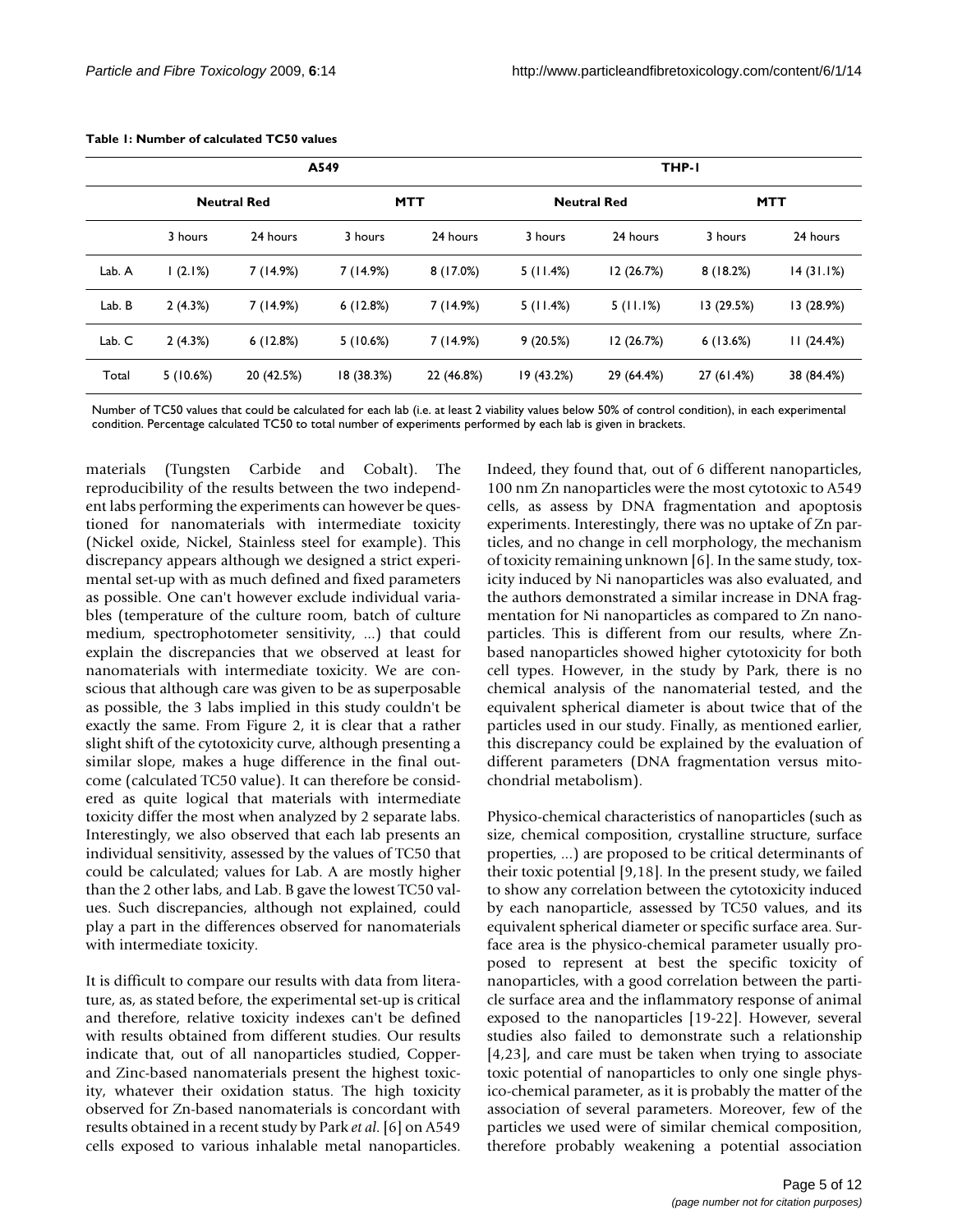| Particle Name                               |        | $IC50$ ( $\mu$ g/ml)  | $IC75$ ( $\mu$ g/ml) | $IC25$ ( $\mu$ g/ml) |
|---------------------------------------------|--------|-----------------------|----------------------|----------------------|
| Copper                                      | Lab. B | $1.65(1.52 - 1.8)$    | 1.04                 | 2.62                 |
|                                             | Lab. C | $6.46$ (1.48-28.31)   | 3.84                 | 10.9                 |
| Copper (commercial source)                  | Lab. A | $6.59(3.68 - 11.81)$  | 2.06                 | 21.09                |
|                                             | Lab. C | $5.29(2.03 - 13.81)$  | 0.96                 | 29.11                |
| Copper oxide (cuprous)                      | Lab. A | $11.53(7.48 - 17.7)$  | 4.13                 | 32.16                |
|                                             | Lab. C | $3.42(2.41 - 4.86)$   | 1.58                 | 7.41                 |
| Copper oxide (cupric)                       | Lab. A | 31.07 (27.54-35)      | 21.21                | 45.51                |
|                                             | Lab. B | $3.89$ (3.31-4.57)    | 1.55                 | 9.74                 |
| Copper oxide (cupric commercial source)     | Lab. B | $3(2.93 - 3.01)$      | 2.88                 | 3.13                 |
|                                             | Lab. C | $7.3(6.05 - 8.81)$    | 4.28                 | 12.46                |
| Copper-Zinc mixed oxide variants            | Lab. B | $10.63$ (7.87-14.3)   | 5.65                 | 20                   |
|                                             | Lab. C | $13.65(9.97 - 18.6)$  | 9.13                 | 20.4                 |
| Zinc oxide stoechiometric                   | Lab. A | $1.66(1.38-2)$        | 1.19                 | 2.33                 |
|                                             | Lab. B | $4.05(3.35 - 4.89)$   | 2.95                 | 5.54                 |
| Zinc-Titania mixed oxide variants 50-50 mix | Lab. A | $11.4(8.54 - 15.23)$  | 8.1                  | 16.04                |
|                                             | Lab. C | $12.8(12.43 - 13.07)$ | 11.9                 | 13.77                |
| Titania stoechiometric                      | Lab. B | 432 (103.2-1809)      | 255.77               | 729.66               |
|                                             | Lab. C | <b>NA</b>             |                      |                      |
| Titania non-stoechiometric                  | Lab. A | 845.2 (233.7-3056)    | 343.46               | 2079.9               |
|                                             | Lab. C | 369.2 (141.2-965.4)   | 165.67               | 822.76               |
| Silver                                      | Lab. A | 19.33 (13.8-27.09)    | 11.33                | 32.97                |
|                                             | Lab. B | <b>NA</b>             |                      |                      |
| Silver (commercial source)                  | Lab. A | 1408 (379.2-5231)     | 162.02               | >3300                |
|                                             | Lab. C | 55.6 (14.98-206.3)    | 20.74                | 149.06               |
| Cobalt                                      | Lab. A | NT                    |                      |                      |
|                                             | Lab. C | NT                    |                      |                      |
| Cobalt (commercial source)                  | Lab. A | 69.6 (31.85-152.1)    | 43.07                | 112.47               |
|                                             | Lab. B | $1.42(0.48 - 4.17)$   | 0.19                 | 10.47                |

# **Table 2: Cell viability after 24 hours incubation on THP-1 cells, measured with MTT assay**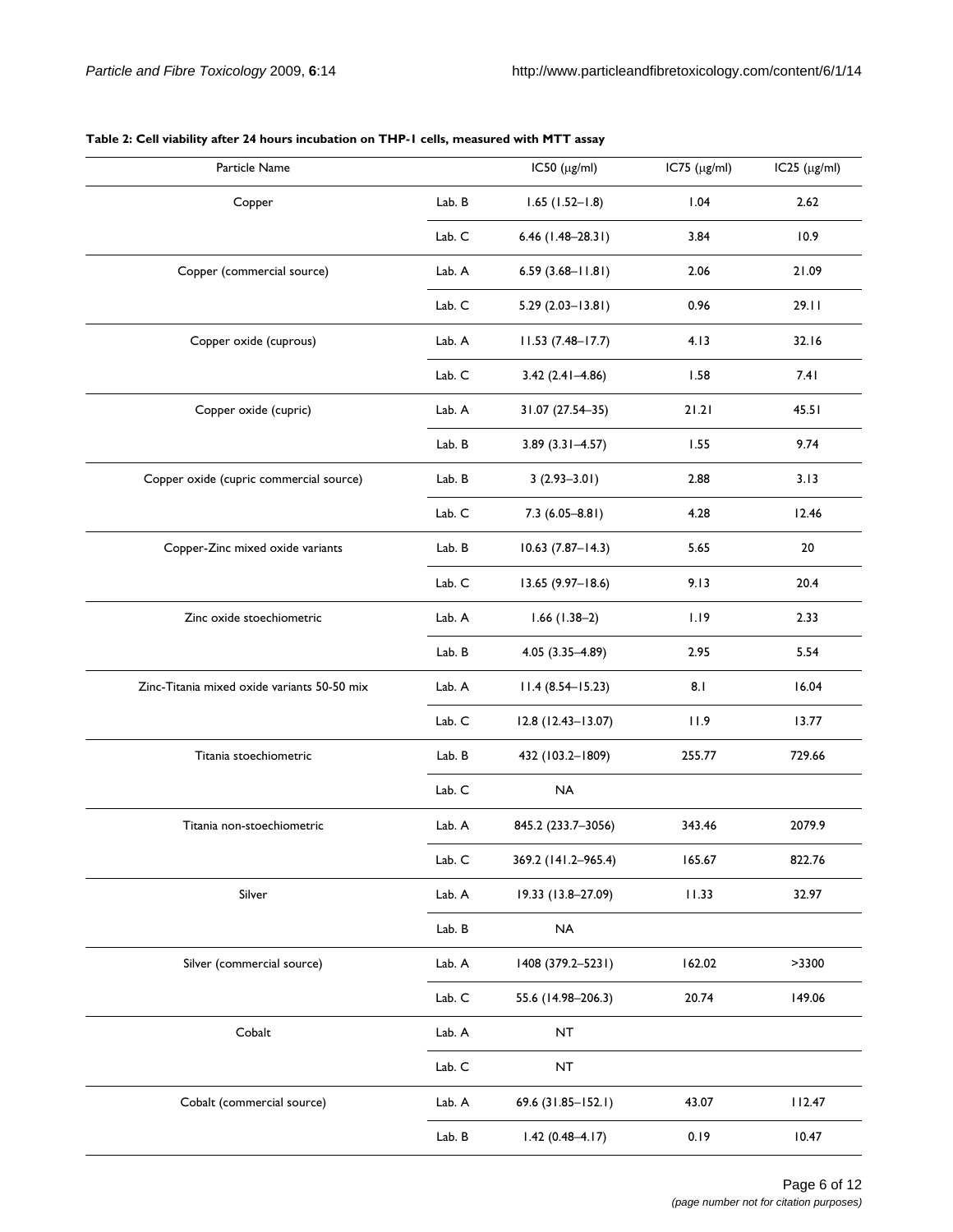| Nickel-Cobalt-Manganese mixed variants | Lab. A | 69.13 (37.29-128.2) | 20.53  | 232.74 |
|----------------------------------------|--------|---------------------|--------|--------|
|                                        | Lab. C | 43.33 (18.31-102.5) | 27.48  | 68.33  |
| Nickel                                 | Lab. B | 79.46 (33.33-189.4) | 21.39  | 295.15 |
|                                        | Lab. C | NT                  |        |        |
| Nickel oxide                           | Lab. B | 23.31 (17.14-31.69) | 6.44   | 84.42  |
|                                        | Lab. C | 1613 (694.6-3745)   | 628.18 | >3300  |
| Zirconia                               | Lab. A | 570.6 (170.2-1913)  | 22.84  | >3300  |
|                                        | Lab. C | 171.9 (87.95-336.1) | 60.07  | 491.87 |
| Yttria doped Zirconia                  | Lab. B | 107.9 (30.5-381.9)  | 49.45  | 235.44 |
|                                        | Lab. C | <b>NA</b>           |        |        |
| Stainless steel                        | Lab. B | 62.42 (33.99-114.6) | 23.32  | 167.05 |
|                                        | Lab. C | <b>NT</b>           |        |        |
| Alumina                                | Lab. A | 866 (291.9-2569)    | 48.08  | >3300  |
|                                        | Lab. B | 82.19 (10.28-67.4)  | 13.54  | 498.9  |
| Tin oxide                              | Lab. A | 174.1 (40.48-748.3) | 4      | >3300  |
|                                        | Lab. B | $3.39(1.79 - 6.44)$ | 1.08   | 10.66  |
| Tungsten carbide                       | Lab. A | NT                  |        |        |
|                                        | Lab. B | NT                  |        |        |
| Ceria                                  | Lab. A | 1058 (374.8-2984)   | 311.25 | >3300  |
|                                        | Lab. B | NT                  |        |        |

#### **Table 2: Cell viability after 24 hours incubation on THP-1 cells, measured with MTT assay** *(Continued)*

TC50, TC25 and TC75 values (μg/ml) obtained with MTT assay, after 24 hours exposure of THP-1 cells, for each laboratory. 95% confidence interval is given in brackets for TC50. NT stands for Non Toxic (no TC50 could be calculated), and NA for Not Available (experiment not performed).

between their induced cytotoxicity and their equivalent spherical diameter or specific surface area. Finally, primary particle size considerations may sometime be misleading, particularly when considering the aggregation propensity of nanomaterials, particularly in a biological medium containing salts and proteins [24-26]. The discrepancies we observed in nanoparticle-induced toxicity could be the result of differential penetration [6], generation of oxidative stress [27], inflammation [28], or a combination of several events that result in a particular toxicity mechanism. More studies are clearly needed to have a comprehensive understanding of nanoparticleinduced toxicity.

# **Conclusion**

As a conclusion, the work presented here allowed to efficiently compare the toxicity induced by nanomaterials differing by chemical composition, size and surface area. It isolated Cu- and Zn-based manufactured nanoparticles as nanomaterials with a potential critical use.

# **Methods**

# *Nanomaterials*

All particles were provided by QinetiQ Nanomaterials LtD, now called Intriniq Materials LtD (Farnborough, UK). The samples were distributed as part of the EU funded Framework 6 programme Nanosafe2 project and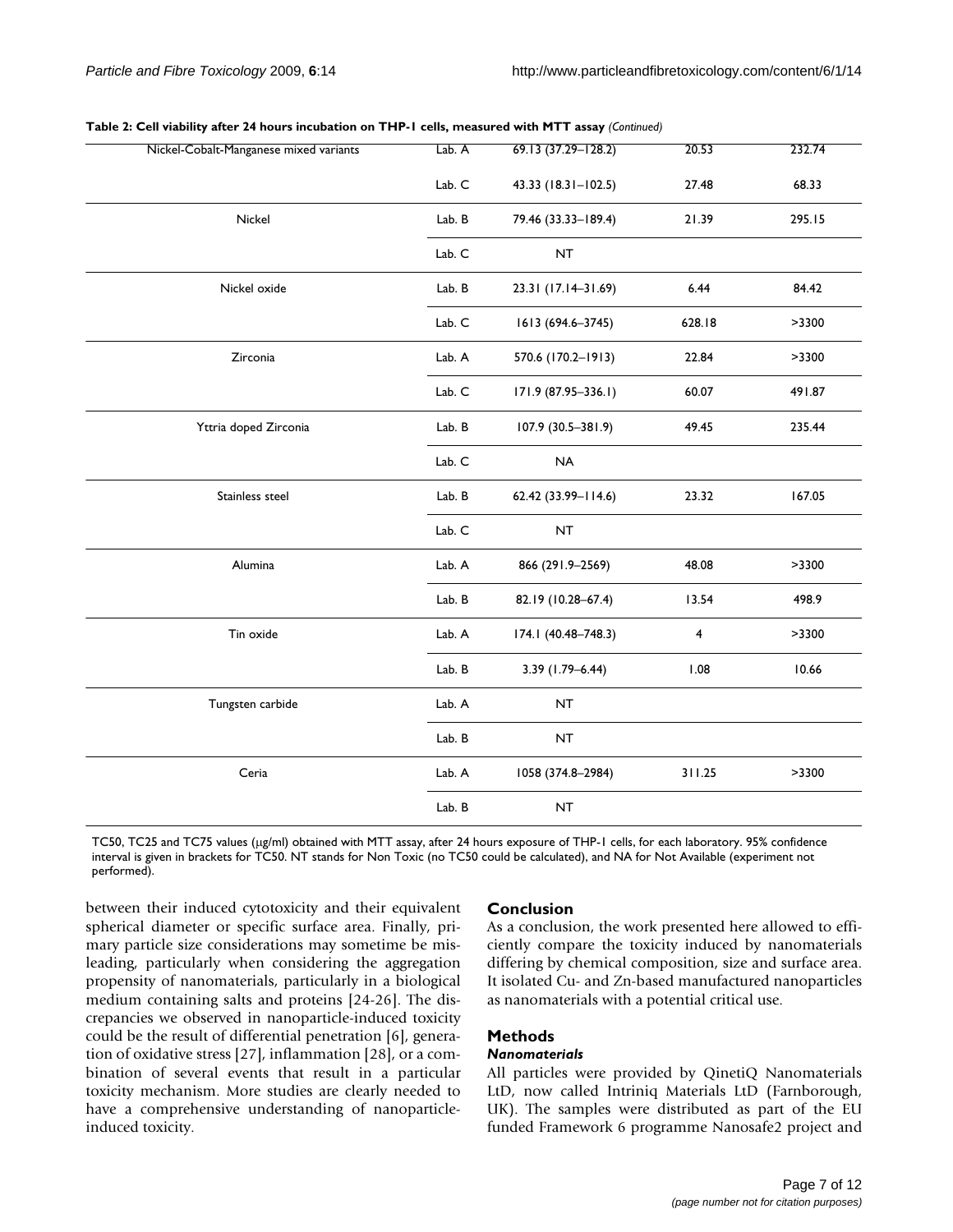$\mathsf{A}$  $-140$ 1800 1600  $-120$ Specific su face area (m<sup>2</sup>/g) 1400  $-100$ 1200 80 TC50 (µg/ml)  $1000$ 800 60 600 40  $\blacksquare$  $400$ ö  $20\,$  $\delta \lambda$  $\theta$  $\theta$ Marcus  $\tilde{\tilde{c}}$ Traveast ğ Sin 1 ï Suble Visioninged Zip Nikiti ž  $\overline{B}$  $-350$ 1800 ۰ Equivalent spherical diameter (nm) 1600 300 1400 250 1200  $\begin{array}{ll} \rm TC56 \, (\mu g / m) \\ \rm g & \rm g \\ \rm g & \rm g \end{array}$ 200 150 100 ä ٠  $400$ 50  $200$ ٠  $\circ$  $\theta$ Nickel. ŧ  $\frac{3}{2}$ 1  $\frac{1}{4}$ 

## TC50 values plotted as a function B) **Figure 3** of specific surface area (squares, Panel A) or equivalent spherical diameter (Diamonds, Panel

**TC50 values plotted as a function of specific surface area (squares, Panel A) or equivalent spherical diameter (Diamonds, Panel B)**. Lab. A: blue bars, Lab. B: red bars, Lab. C: green bars.

š

**Good** 

Weblat Ci

ž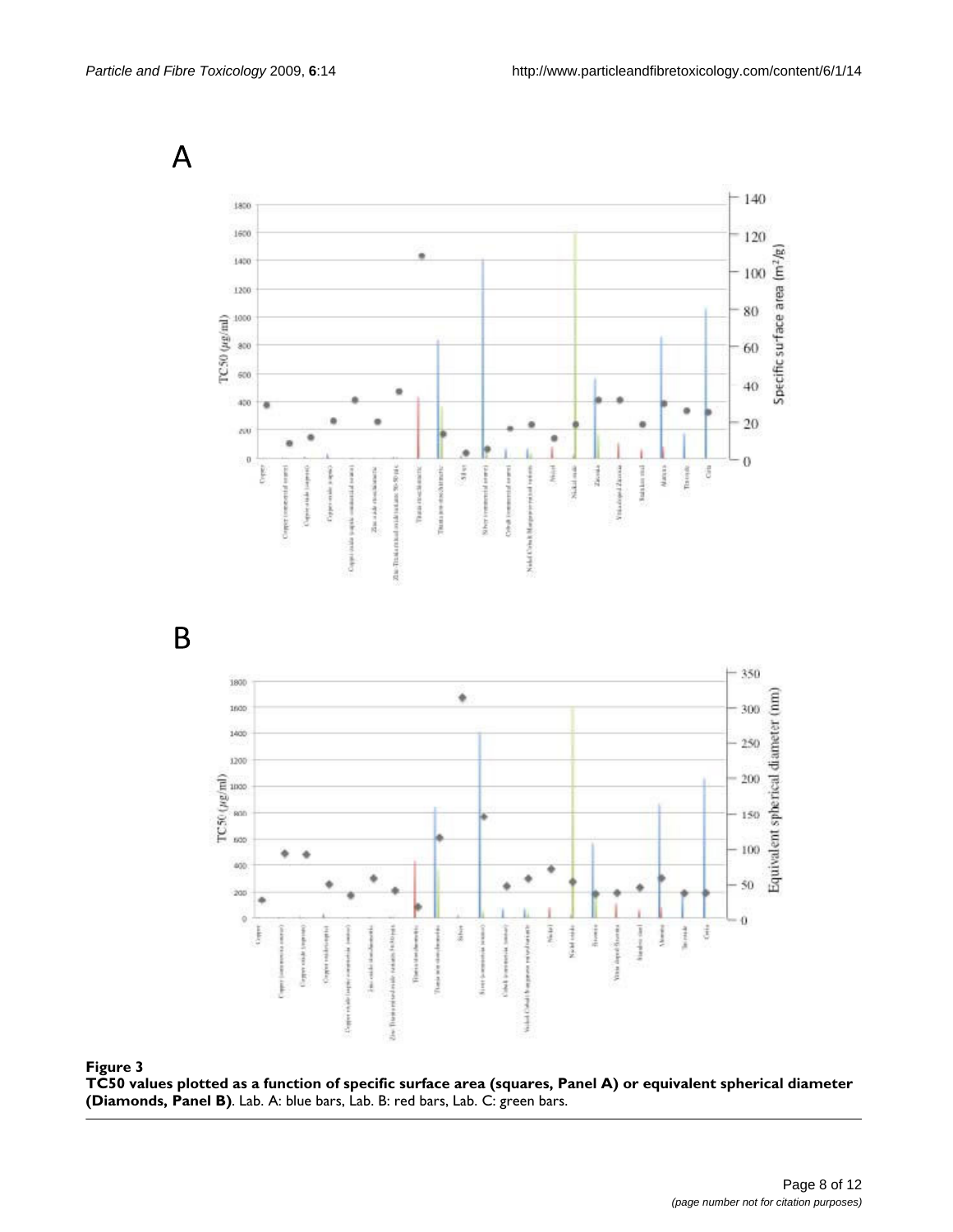were from development batches of materials that were not fully optimized. The samples provided by QinetiQ Nanomaterials ltd thus include phase 1, phase 2 and commercially sourced powders. Particle characteristics (chemical composition, specific surface area, and equivalent spherical diameter), as provided by the supplier, are given in Table 3.

# *Experimental set-up*

To generate a generic experimental set-up, the toxicity of 24 different nanoparticles was assessed on 2 different cell types, alveolar cells (A549 cells) and macrophages (stimulated THP-1 cells), using 2 cytotoxicity assays: MTT and Neutral red assay. The toxic effect was analyzed at 2 time points (3 and 24 hours). For inter-laboratory comparison, each nanomaterial was analyzed by 2 independent laboratories participating in the Nanosafe2 project: K.U.Leuven (Belgium), INERIS (France), and/or INSERM (France); these labs will be assigned as Lab A, Lab B and Lab C (random order).

# *Cell culture and treatment*

We used human alveolar epithelial (A549) and monocyte/macrophage (THP-1) cell lines, both purchased from ATCC (Molsheim, France). In order to work in similar conditions, one single batch was purchased, and dispatched between the 3 labs (KUL, INERIS, INSERM). We defined a strict protocol for cell culture conditions, using the same cell culture media: DMEM #21969-035 and RPMI 1640 #52400-025 for A549 and THP-1 cell respectively, Invitrogen (Gibco). Both cell lines were grown in culture medium supplemented with 10% foetal bovine serum (FBS, Gibco #10106-169), 1% L-glutamine (Gibco #25030-032), 0.5% fungizone (Gibco #15290-026) and 1% penicillin-streptomycin (Gibco #15140-122). Cells were seeded in 25 cm2 tissue culture flasks (#353014, BD), at 250 000 cells/flask and 900 000 cells/flask for A549 and THP-1 cells, respectively, in a total volume of 9 ml. When confluent, A549 cells were trypsinized (Trypsin-EDTA Gibco #15400-054), and seeded in 96-well plates (BD, #353072) at 30 000 cells/well (total volume 200 μl/ well). THP-1 cells were centrifuged and seeded in 96-well plates at 80 000 cells/well (total volume 200 μl/well), in presence of 30 μg/ml Phorbol Myristate Acetate (PMA #P1585, Sigma-Aldrich,) in order to differentiate them into mature macrophage-like cells [16]. Twenty-four hours after seeding, cells were washed 3 times with culture medium without any additive (FBS or antibiotics), and 200 μl of particle suspension (see below) or medium alone was added to each well.

For each nanomaterial, a stock solution of 3300 μg/ml particle in culture medium without any additive was prepared, vortex at maximum speed for 1 minute and bathsonicated for 10 minutes. One-third successive dilutions in culture medium were further performed (3300-0.1 μg/ ml). Preliminary experiments demonstrated the necessity to add 0.01% Tween 80 (#P4780, Sigma) to the culture medium to obtain a homogenous suspension for Silver, Zn-Titania mixed oxide variant, Yttria-doped Zirconia and Titania stoechiometric. Cells were exposed for 3 h or 24 h to medium alone or in presence of nanomaterials. At that time, neutral red or MTT viability assays were performed (see below). Different control experiments were used to assess for interactions: 1/cells were incubated with nanomaterials ( $n = 2$  wells per nanomaterial) with no further staining,  $2/n$ anomaterials without cells but staining (n = 2 per nanomaterial), 3/control cells (no nanomaterial) with staining, in order to get 100% viability values ( $n = 6$ ).

# *Viability assays*

## *Neutral Red Assay*

At the end of exposure, cell culture medium was discarded, and each well washed with 200 μl Hanks Balanced Buffer Solution (HBSS+, #14025, Gibco). Cells were then incubated for 4 hours at 37°C, under 5% CO2 with 200 μl of neutral red solution. This solution was prepared as follows: Neutral red powder (#N4638, Sigma) was suspended at 0.4% in distilled water, further diluted at 1/80 in RPMI without phenol red, incubated for 24 h at 37°C, centrifuged to remove debris from neutral red powder. At that time, neutral red solution was discarded, 200 μl of formol-calcium solution (1 ml formaldehyde 40% – #415694, Carlo Erba, 10 ml CaCl2 10% – #C3881, Sigma, distilled water qsp 100 ml) was added for 1 minute, discarded, and finally 200 μl of an acid-ethanol solution (1 ml acetic acid – #45726, Sigma, plus 10 ml ethanol 50°- #20821.296, VWR) was added to each well. After 15 minutes of gentle shaking, optical density (OD) was read at 550 nm, with a spectrophotometer. Finally, in order to avoid modification of OD due to cells and/or particles, 150 μl of the supernatant of each well was transferred to a new 96-well plate and the OD read again at 550 nm. Viability was calculated as the ratio of the mean of OD obtained for each condition to that of control (no particle) condition. Values are given as means  $\pm$  S.E.M.

# *MTT Assay*

At the end of exposure, cell culture medium was discarded, and each well washed with 200 μl Hanks Balanced Buffer Solution (HBSS+, #14025, Gibco). Cells were then incubated for 3 hours at  $37^{\circ}$ C, under 5% CO<sub>2</sub> with 200 µl of 0.5 mg/ml MTT solution (#M2128, Sigma) in HBSS. MTT solution was then discarded, and 100 μl of DiMethylSulfOxide (DMSO, #D5879, Sigma) was added to each well. Optical density was read at 550 nm, with a reference at 655 nm. Viability was calculated as the ratio of the mean of OD obtained for each condition to that of control (no particle) condition. Values are given as means  $\pm$ S.E.M. In order to evaluate if any modification of OD due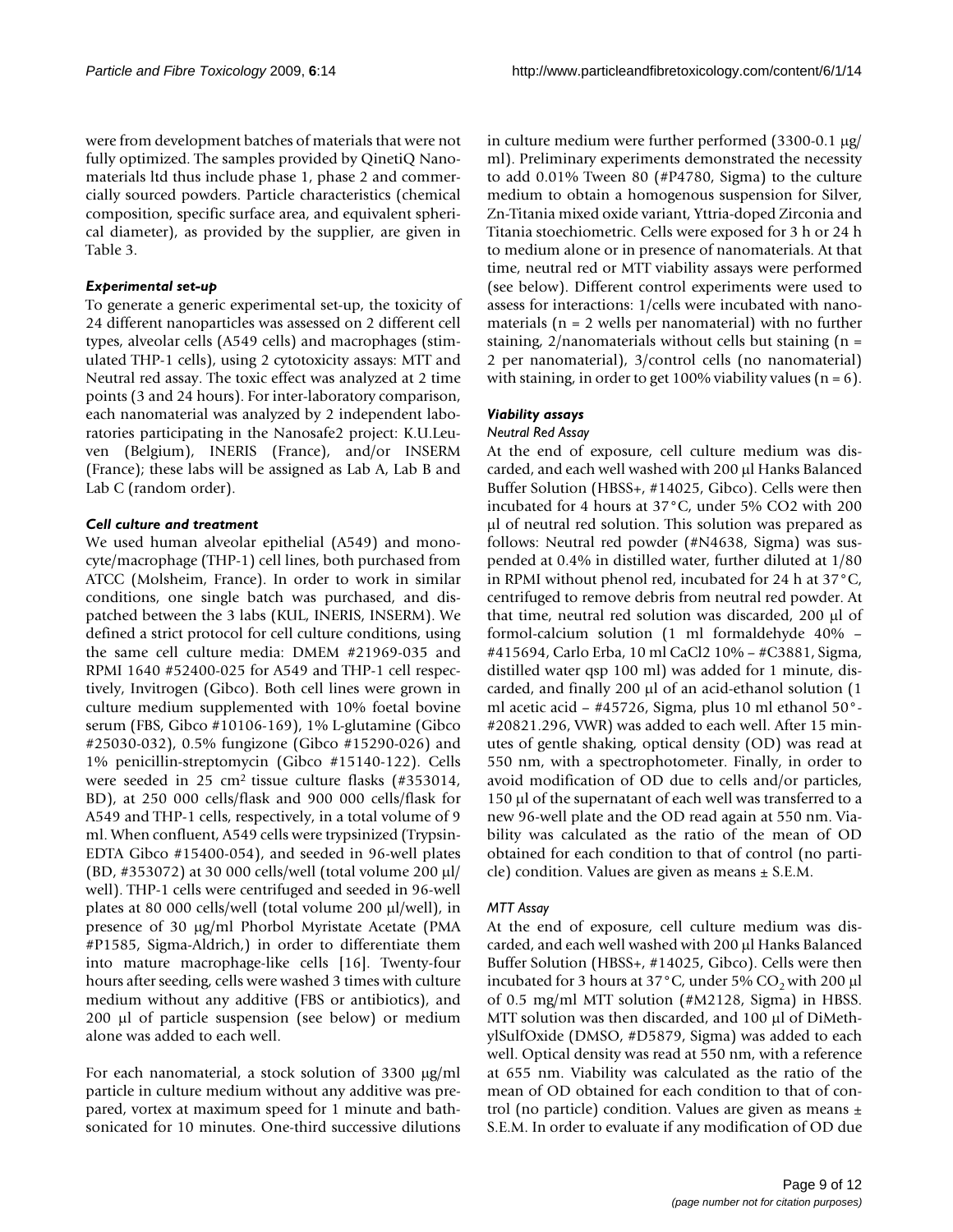| Particle Name                                  | <b>Chemical Composition</b>                                                                                                                      | Morphology                                                      | Spec. Surf. Area (m <sup>2</sup> /g) | Equivalent Spherical<br>Diameter (nm) |
|------------------------------------------------|--------------------------------------------------------------------------------------------------------------------------------------------------|-----------------------------------------------------------------|--------------------------------------|---------------------------------------|
| Copper                                         | $Cu2O$ (71 Wt%)<br>CuO (22 Wt%)                                                                                                                  | Generally equiaxed particles                                    | 29.2                                 | 22.9                                  |
| Copper<br>(commercial source)                  | <b>NA</b>                                                                                                                                        | Rounded agglomerated                                            | 7.18                                 | 90                                    |
| Copper oxide (cuprous)                         | Cu <sub>2</sub> O                                                                                                                                | Rounded                                                         | $10 - 11$                            | $83 - 94$                             |
| Copper oxide (cupric)                          | CuO (95 Wt%)<br>$Cu2O$ (5 Wt%)                                                                                                                   | Generally equiaxed particles                                    | 20.38                                | 45.4                                  |
| Copper oxide<br>(cupric commercial source)     | <b>NA</b>                                                                                                                                        | Rounded                                                         | 32                                   | 30                                    |
| Copper-Zinc mixed oxide<br>variants            | CuO (60-69 Wt%)<br>ZnO (14-16 Wt%)                                                                                                               | Soft agglomerates of<br>nanopowder with some large<br>particles | <b>NA</b>                            | <b>NA</b>                             |
| Zinc oxide stoechiometric                      | ZnO (99.5 Wt%)                                                                                                                                   | Irregular                                                       | 19.94                                | 53.6                                  |
| Zinc-Titania mixed oxide<br>variants 50-50 mix | ZnO (28.8 Wt%)<br>$TiO2$ (5.1/12.7 Wt%)<br>$Zn_2TiO_4$ (53.5 Wt%)                                                                                | Spherical/Rounded                                               | 36.7                                 | 36.7                                  |
| Titania stoechiometric                         | Anatase TiO <sub>2</sub> (99.87 Wt%)                                                                                                             | Rounded/Spherical                                               | 114.7                                | 12.2                                  |
| Titania non-stoechiometric                     | $Ti_4O_7$ (39 Wt%)<br>$Ti_{10}O_{18}$ (18 Wt%)<br>$Ti_6O_{11}$ (10 Wt%)<br>Rutile TiO <sub>2</sub> (20 Wt%)<br>Anatase TiO <sub>2</sub> (13 Wt%) | Soft agglomerates of<br>nanopowder with some large<br>particles | 12.38                                | 112                                   |
| Silver                                         | Ag (96.3 Wt%)<br>AgNO <sub>2</sub> (3.7 Wt%)                                                                                                     | Rounded, in necklace form                                       | 1.83                                 | 312                                   |
| Silver (commercial source)                     | <b>NA</b>                                                                                                                                        | Irregular                                                       | 4                                    | $ 42\rangle$                          |
| Cobalt                                         | Co (91.49 Wt%)<br>O (5.4 Wt%)                                                                                                                    | Rounded/Spherical                                               | 15.76                                | 42.8                                  |
| Cobalt (commercial source)                     | <b>NA</b>                                                                                                                                        | Small particles necklaced<br>together                           | 29.2                                 | $20\,$                                |
| Nickel-Cobalt-Manganese<br>mixed variants      | Ni (28.5 Wt%)<br>Co (25.5 Wt%)<br>Mn (21.2 Wt%)                                                                                                  | Cuboid/Hexagonal                                                | 18.3                                 | 53.4                                  |
| Nickel                                         | Ni (96.99 Wt%)<br>O (2.57 Wt%)                                                                                                                   | Rounded/Spherical                                               | $9.6 - 10.4$                         | $64 - 69$                             |
| Nickel oxide                                   | <b>NA</b>                                                                                                                                        | Cubic                                                           | 18.4                                 | 48.9                                  |
| Zirconia                                       | $ZrO2$ (>98.5 Wt%)                                                                                                                               | Rounded/Spherical                                               | 32                                   | 32                                    |
| Yttria doped Zirconia                          | $ZrO2$ (94–96 Wt%)<br>$Y_2O_3$ (4–6 Wt%)                                                                                                         | Rounded/Spherical                                               | 32                                   | 33.5                                  |

## **Table 3: Characterization of nanomaterials.**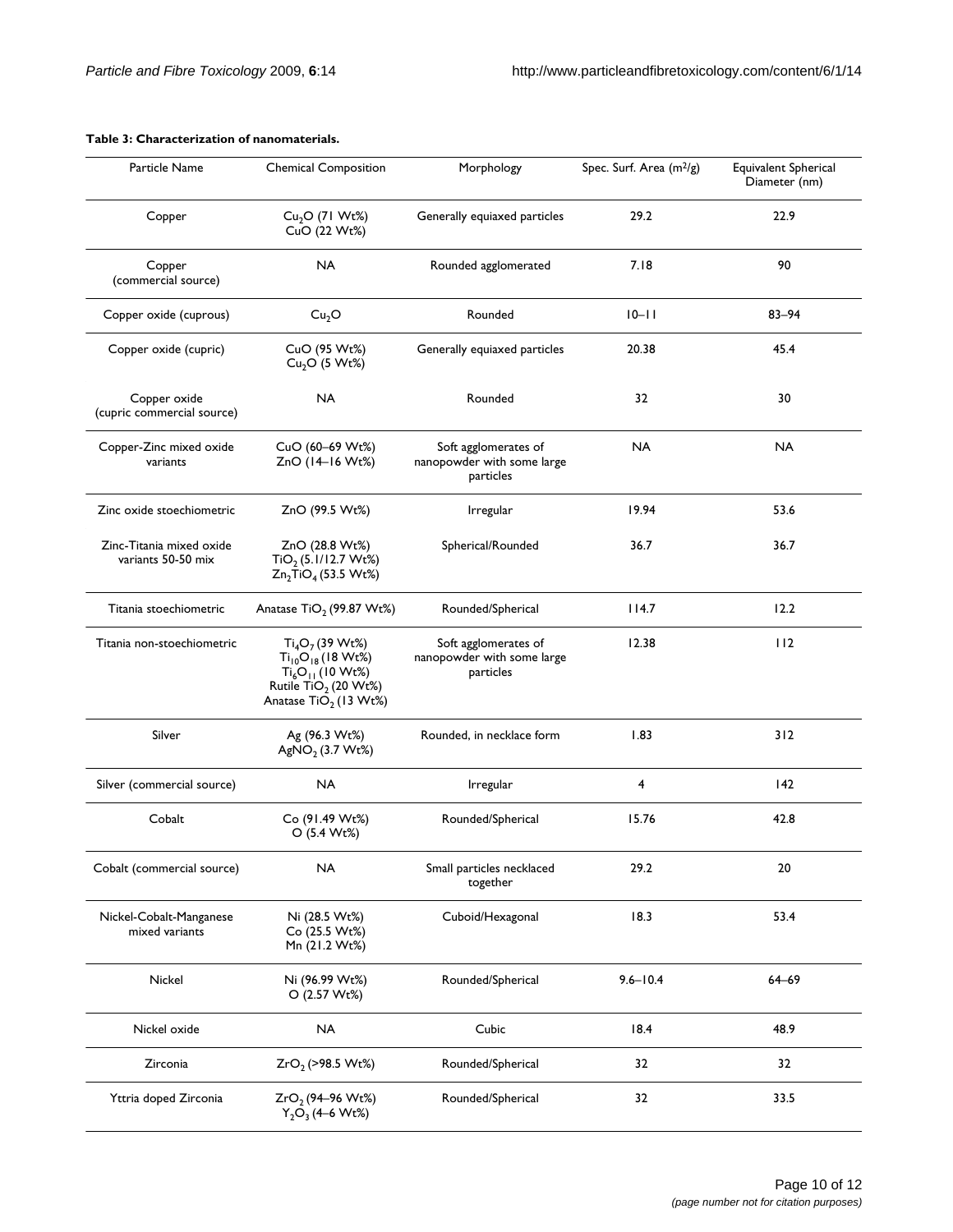| Stainless steel  | Fe (59.21 Wt%)<br>Cr (20.21 Wt%)<br>Ni (9.12 Wt%)<br>Mo (1.02 Wt%)<br>Si (1.01 Wt%)<br>Mn (0.33 Wt%) | Rounded/Spherical                             | 18.4      | 40.9      |
|------------------|------------------------------------------------------------------------------------------------------|-----------------------------------------------|-----------|-----------|
| Alumina          | $\mathsf{Al}_2\mathsf{O}_3$                                                                          | Rounded/Spherical                             | $24 - 36$ | $40 - 68$ |
| Tin oxide        | Sn                                                                                                   | Irregular                                     | 26        | 33        |
| Tungsten carbide | WC (46 Wt%)<br>W (46 Wt%)<br>WO <sub>3</sub> (8 Wt%)                                                 | Mixture of spherical and<br>angular particles | 8.89      | 43.07     |
| Ceria            | CeO <sub>2</sub> /TREO<br>(Total Rare Earth Oxide)                                                   | Rounded                                       | 25.21     | 33.4      |

#### **Table 3: Characterization of nanomaterials.** *(Continued)*

Chemical composition was analyzed by Inductively Coupled plasma spectromtery ICPS/X ray fluorescence spectrometry(XRF) and Leco Combustion analysis. Particle morphology by field emission scanning electron microscopy, Specific surface area (Spec. Surf. Area) was quantified by BET method (Brunauer, Emmett and Telle), and the equivalent spherical sample Diameter calculated from the surface area measurement. The sample of nanopowder were supplied by QinetiQ Nanomaterials Ltd, now called Intriniq Materials Ltd, UK. NA = not available.

to particles can be measured, some OD measurement were performed again on 150 μl of the supernatant of each well that has been transferred to a new 96-well plate. No modification of OD was observed (data not shown). Therefore, all OD measurements have been performed on the original 96-wells plates.

#### *Statistical analysis*

When at least 2 viability values were below 50% of control condition, the TC50 (toxic concentration 50, concentration of particles inducing 50% cell mortality) was calculated using GraphPad Prism software (logarithmic transformation of X-values and non linear regression -sigmoidal dose-response analysis with variable slope- with bottom and top constrains set at 0 and 100 respectively). Values are given  $\pm$  95% confidence intervals. If a TC50 could be calculated, TC25 and TC75 were calculated (respectively concentration corresponding to 75 and 25% viability), using the following equation:  $TCF = [(f/100$ f)\*\*1/H] \* TC50 where f: percentage that needs to be calculated, H: hillslope, \*: multiply, \*\*: to the power.

## **Competing interests**

The authors declare that they have no competing interests.

## **Authors' contributions**

SL, FR, JB, GL, JG and PH designed the study. FR, JG, AD, and EMM performed the cytotoxicity assays. SL drafted the manuscript, and GL and PH helped in the final version. All authors read and approved the final manuscript.

## **Acknowledgements**

This study had the financial support of the European Commission through the Sixth framework programme for research and technological development NMP2-CT-2005- 515843 contract "NANOSAFE2".

# **Additional material**

## **Additional File 1**

*cell viability after 3 hours incubation on A549 cells, measured with Neutral Red assay. TC50, TC25 and TC75 values (*μ*g/ml) obtained with NR assay, after 3 hours exposure of A549 cells, for each laboratory.* Click here for file

[\[http://www.biomedcentral.com/content/supplementary/1743-](http://www.biomedcentral.com/content/supplementary/1743-8977-6-14-S1.docx) 8977-6-14-S1.docx]

## **Additional File 2**

*cell viability after 24 hours incubation on A549 cells, measured with Neutral Red assay. TC50, TC25 and TC75 values (*μ*g/ml) obtained with MTT assay, after 24 hours exposure of THP-1 cells, for each laboratory.*

#### Click here for file

[\[http://www.biomedcentral.com/content/supplementary/1743-](http://www.biomedcentral.com/content/supplementary/1743-8977-6-14-S2.docx) 8977-6-14-S2.docx]

## **Additional File 3**

*cell viability after 3 hours incubation on A549 cells, measured with MTT assay. TC50, TC25 and TC75 values (*μ*g/ml) obtained with MTT assay, after 3 hours exposure of A549 cells, for each laboratory.* Click here for file [\[http://www.biomedcentral.com/content/supplementary/1743-](http://www.biomedcentral.com/content/supplementary/1743-8977-6-14-S3.docx) 8977-6-14-S3.docx]

#### **Additional File 4**

*cell viability after 24 hours incubation on A549 cells, measured with MTT assay. TC50, TC25 and TC75 values (*μ*g/ml) obtained with MTT assay, after 24 hours exposure of A549 cells, for each laboratory.* Click here for file

[\[http://www.biomedcentral.com/content/supplementary/1743-](http://www.biomedcentral.com/content/supplementary/1743-8977-6-14-S4.docx) 8977-6-14-S4.docx]